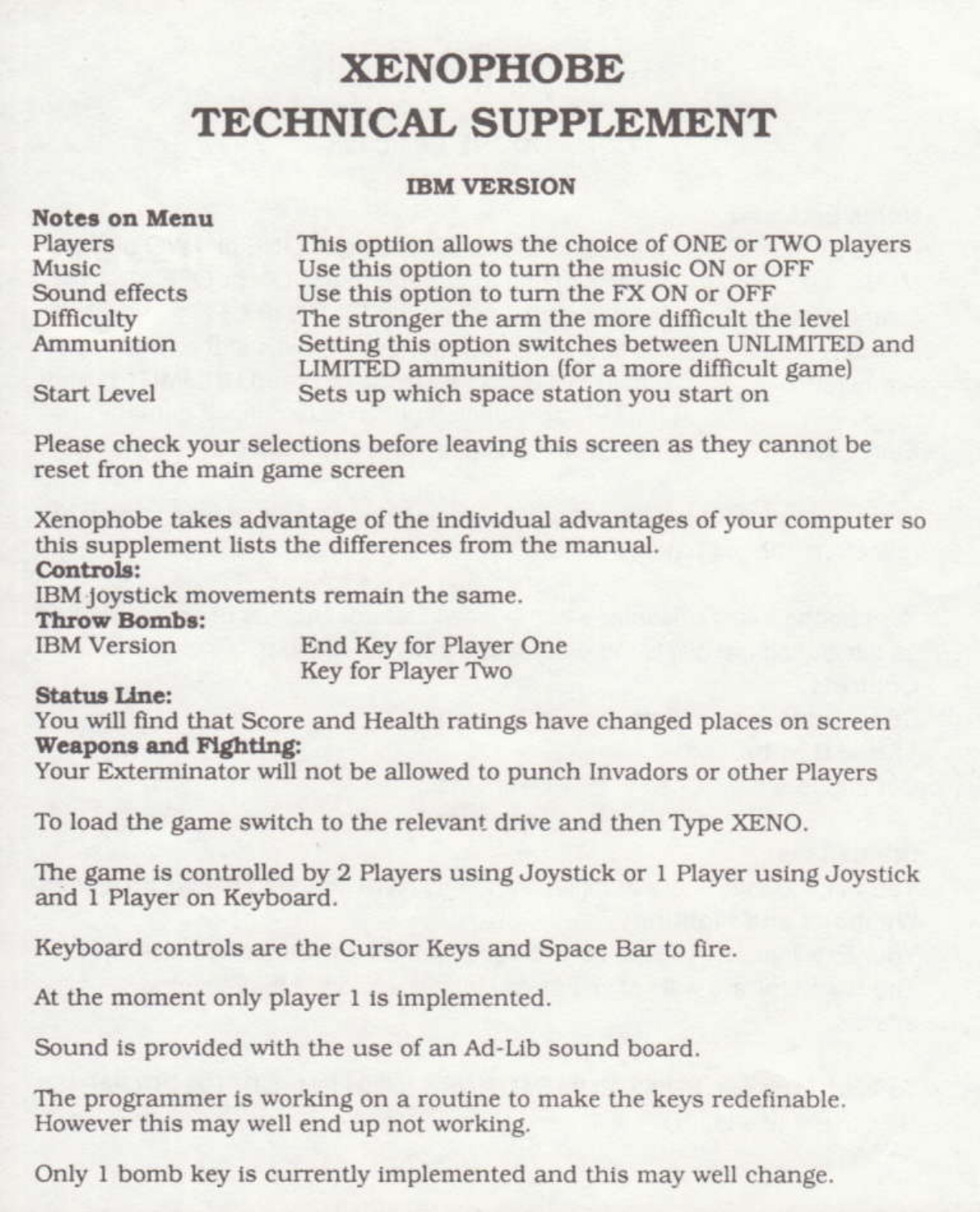### **AMIGA**

| Notes on Menu      |                                                                                                      |
|--------------------|------------------------------------------------------------------------------------------------------|
| Players            | This option allows the choice of ONE or TWO players                                                  |
| Music              | Use this option to turn the music ON or OFF                                                          |
| Sound effects      | Use this option to turn the FX ON or OFF                                                             |
| <b>Difficulty</b>  | Use this option to select the overall difficulty of the<br>game                                      |
| Ammunition         | Setting this option switches between UNLIMITED and<br>LIMITED ammunition (for a more difficult game) |
| <b>Start Level</b> | Sets up which space station you start on                                                             |

Please check your selections before leaving this screen as they cannot be reset from the main game screen.

Xenophobe takes advantage of the individual advantages of your computer so this supplement lists the differences from the manual.

#### Controls:

Joystick movements remain the same.

### Throw Rombe:

Amiga

Space Key ø Kev

for Player One for Player Two

# Status Line:

You will find that Score and Health ratings have changed places on screen. Weapons and Fighting:

Your Exterminator will not be allowed to punch Invadors or other Players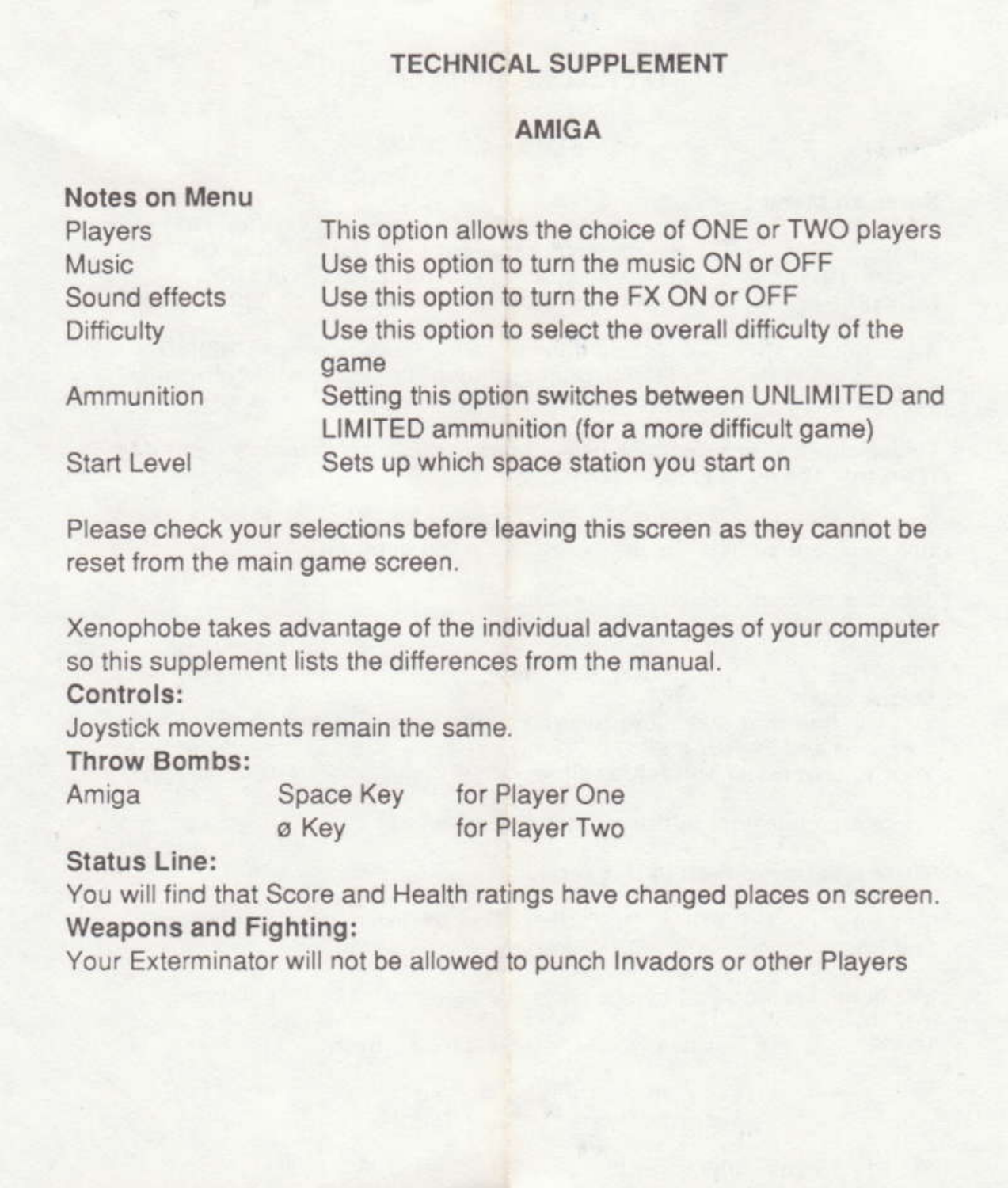### **ATARIST**

| Notes on Menu      |                                                                                                      |
|--------------------|------------------------------------------------------------------------------------------------------|
| Players            | This option allows the choice of ONE or TWO players                                                  |
| <b>Music</b>       | Use this option to turn the music ON or OFF                                                          |
| Sound effects      | Use this option to turn the FX ON or OFF                                                             |
| <b>Difficulty</b>  | Use this option to select the overall difficulty of the<br>game                                      |
| Ammunition         | Setting this option switches between UNLIMITED and<br>LIMITED ammunition (for a more difficult game) |
| <b>Start Level</b> | Sets up which space station you start on                                                             |

Please check your selections before leaving this screen as they cannot be reset from the main game screen.

Xenophobe takes advantage of the individual advantages of your computer so this supplement lists the differences from the manual.

### Controls:

Joystick movements remain the same.

# **Throw Bombs:**

Atari ST

Space Key Tab Key

for Player One for Player Two

# **Status Line:**

You will find that Score and Health ratings have changed places on screen. **Weapons and Fighting:** 

Your Exterminator will not be allowed to punch Invadors or other Players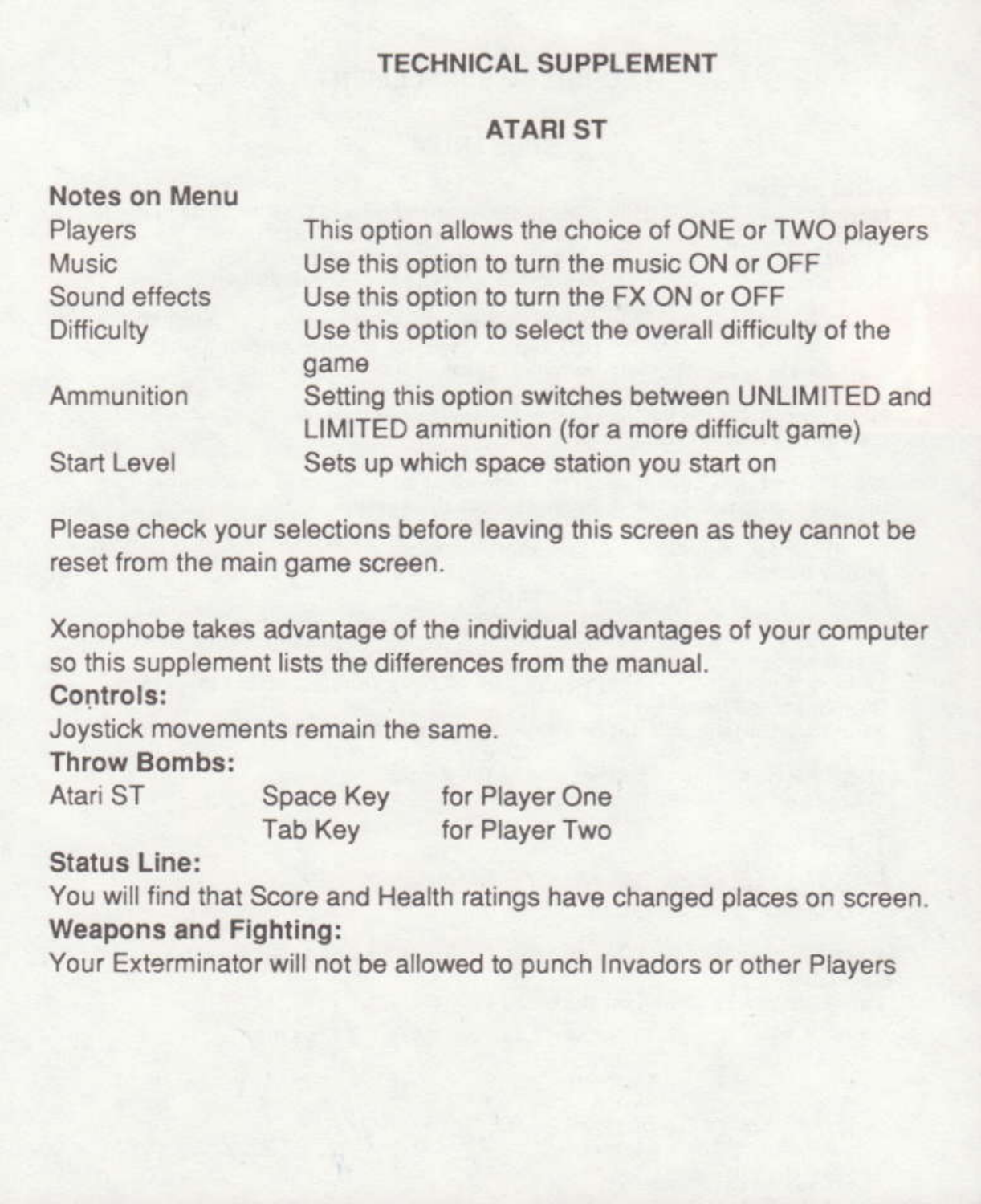#### **SPECTRUM**

| <i>ivotes</i> on <i>menu</i><br>Players | This optiion allows the choice of ONE or TWO players                                                 |
|-----------------------------------------|------------------------------------------------------------------------------------------------------|
| Music                                   | Use this option to turn the music ON or OFF                                                          |
| Sound effects                           | Use this option to turn the FX ON or OFF                                                             |
| Difficult                               | Use this option to select the overall difficulty of the<br>game.                                     |
| Ammunition                              | Setting this option switches between UNLIMITED and<br>LIMITED ammunition (for a more difficult game) |
| Start Level                             | Sets up which space station you start on                                                             |

Please check your selections before leaving this screen as they cannot be reset fron the main game screen

Xenophobe takes advantage of the individual advantages of your computer so this supplement lists the differences from the manual.

#### Controls:

**MY ALL STATE** 

Spectrum Joystick movements remain the same. Throw Bombs:

Spectrum

Q for Player One P for Player Two

#### Status Line:

You will find that Score and Health ratings have changed places on screen Weapons and Fighting:

Your Exterminator will not be allowed to punch Invadors or other Players

There are no festors in this version of the game. There is no servomech in this version.

To load game 48K use LOAD"" 128K Use Tape Loader +3 Disc Use Disc Loader

The game is played by 2 Joysticks or a combination of Joystick and Keyboard.

The game can be played on Keyboard only.

S F E  $\mathbf{D}$  $\Delta$ 

| Player 1 Keys are: |
|--------------------|
|                    |

|       | Player 2 Keys are: |       |
|-------|--------------------|-------|
| Left  |                    | Left  |
| Right | L                  | Right |
| Up    | к                  | Down  |
| Down  |                    | Up    |
| Fire  | Enter              | Fire  |

H will pause the game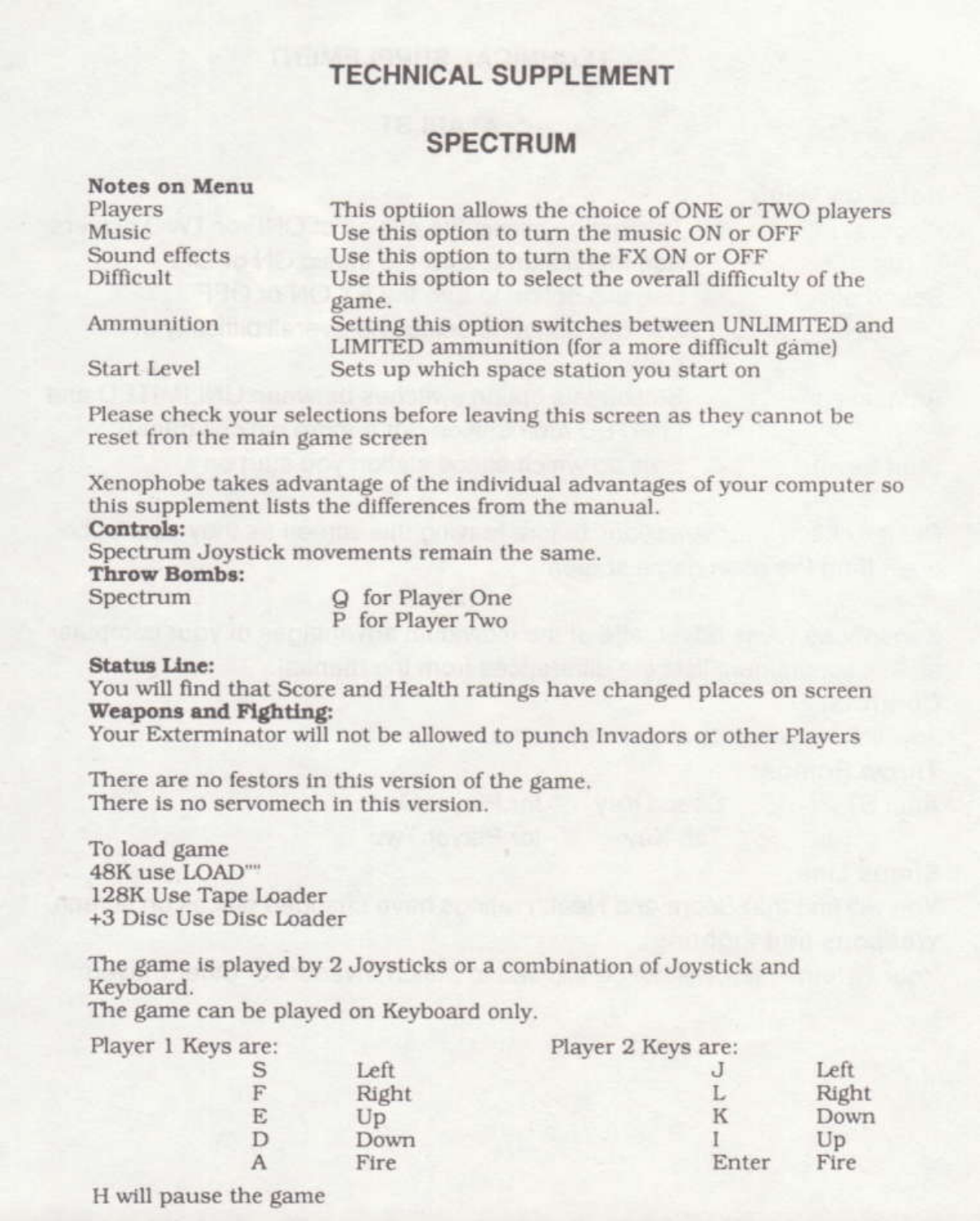#### **AMSTRAD CPC6128**

| <b>Notes on Menu</b> |                                                                                                      |
|----------------------|------------------------------------------------------------------------------------------------------|
| Players              | This opti on allows the choice of ONE or TWO players                                                 |
| Music                | Use this option to turn the music ON or OFF                                                          |
| Sound effects        | Use this option to turn the FX ON or OFF                                                             |
| Difficult            | Use this option to select the overall difficulty of the<br>game.                                     |
| Ammunition           | Setting this option switches between UNLIMITED and<br>LIMITED ammunition (for a more difficult game) |
| Start Level          | Sets up which space station you start on                                                             |

Please check your selections before leaving this screen as they cannot be reset fron the main game screen

Xenophobe takes advantage of the individual advantages of your computer so this supplement lists the differences from the manual.

#### Controls:

Joystick movements remain the same.

Throw Bombs:

| Amstrad | Tab Key   | for Player One |
|---------|-----------|----------------|
| CPC6128 | Enter Key | for Plyer Two  |

#### **Status Line:**

You will find that Score and Health ratings have changed places on screen Weapons and Fighting:

Your Exterminator will not be allowed to punch Invadors or other Players

There are no festors in this version of the game.

There is no servomech in this version.

To load game TYPE RUN "DISC then Press Return, the programme will now Self Boot

The game is controlled by one player using Joystick or two players.

| Player 1 - using Joystick | Player 2 - Keyboard                    |             |
|---------------------------|----------------------------------------|-------------|
| Del - Up<br>Return - Down | $@$ - Left<br>$\left  - \right $ Right | $F7 - Fir6$ |

SHIFT - Pauses the game